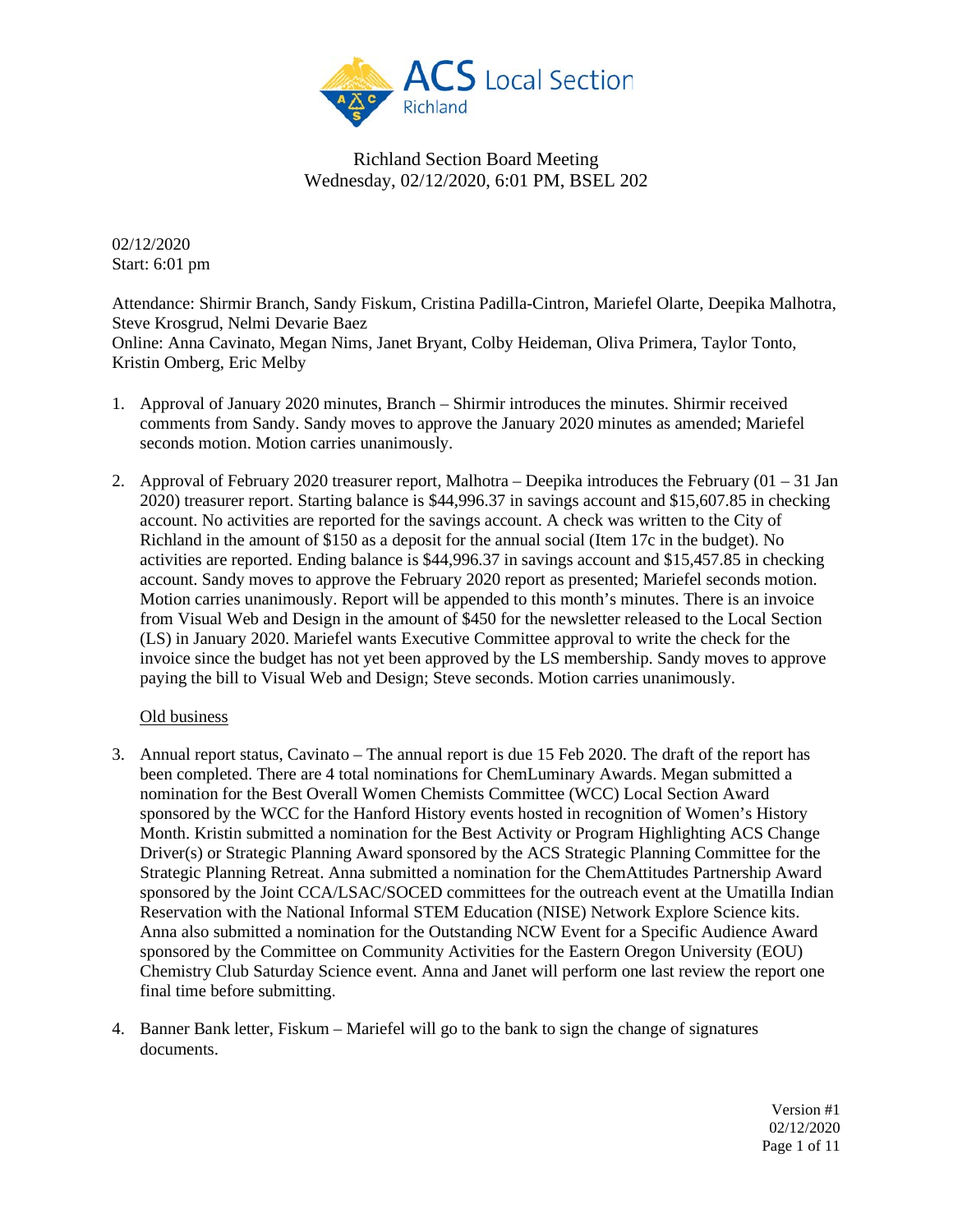

- 5. Science Café, Fiskum The Science Café is scheduled for 19 Feb 2020 in the Gallery room at the Richland Public Library. Voting will take place at this event for the budget and bylaws. Janet has clarified that voting is only available to those who can attend the meeting in person. The quorum to vote is based on the number of people who attend. There must be at least 10 people in attendance for voting to take place. The vote will take place at the beginning of the meeting followed by the research lectured presented by Mariefel.
	- a. Refreshments coordinator Sandy recommended serving cookies and water, enough for  $20 30$ people. Deepika will purchase cookies using the LS debit card. Mariefel will bring water. Shirmir will bring paper products.
	- b. Set up and take down Sandy has several volunteers to help out.
	- c. Skype A Skype link has been sent with the event flyer for those who will not be able to attend in person. Those calling in over Skype will count towards voting in person.
- 6. Additional committee members, Fiskum Sandy has passed the contact information for all committee members to the Chair of each committee.
	- a. Education Colby (EOU) will serve as Education Chair. Additional committee members include Nelmi and Elsa Silvia Lopez from Washington State University, Tri Cities(WSUTC); and Jan Hylden, Padmanja Gunda, Eric, and Tim Hubler from Columbia Basin College (CBC).
	- b. Diversity and Inclusion Cristina Padilla-Cintron from Pacific Northwest National Laboratory (PNNL), John Cox (retired), and Oliva Primera-Pedrozo (CBC/PNNL) will join the committee. Anna will remain Chair.
	- c. Membership Susan Asmussen (PNNL) will join the committee. The position of Chair is still open. Janet is continuing to look for a volunteer.
	- d. Programs Christian Perez Diaz (WSUTC student) and Gabe Hall (PNNL) will join the committee.
	- e. Government Affairs (GAC) David Lini (retired) will join the committee.
- 7. Volunteer databank (SPR G1, S2), Branch/Nims Shirmir and Megan will begin building the volunteer databank.
- 8. Annual Social, Fiskum The Annual Social is scheduled for Friday 13 Nov 2020 at the Richland Community Center, Riverview Room. The Programs Committee will look for a keynote speaker. Suggestions are welcome.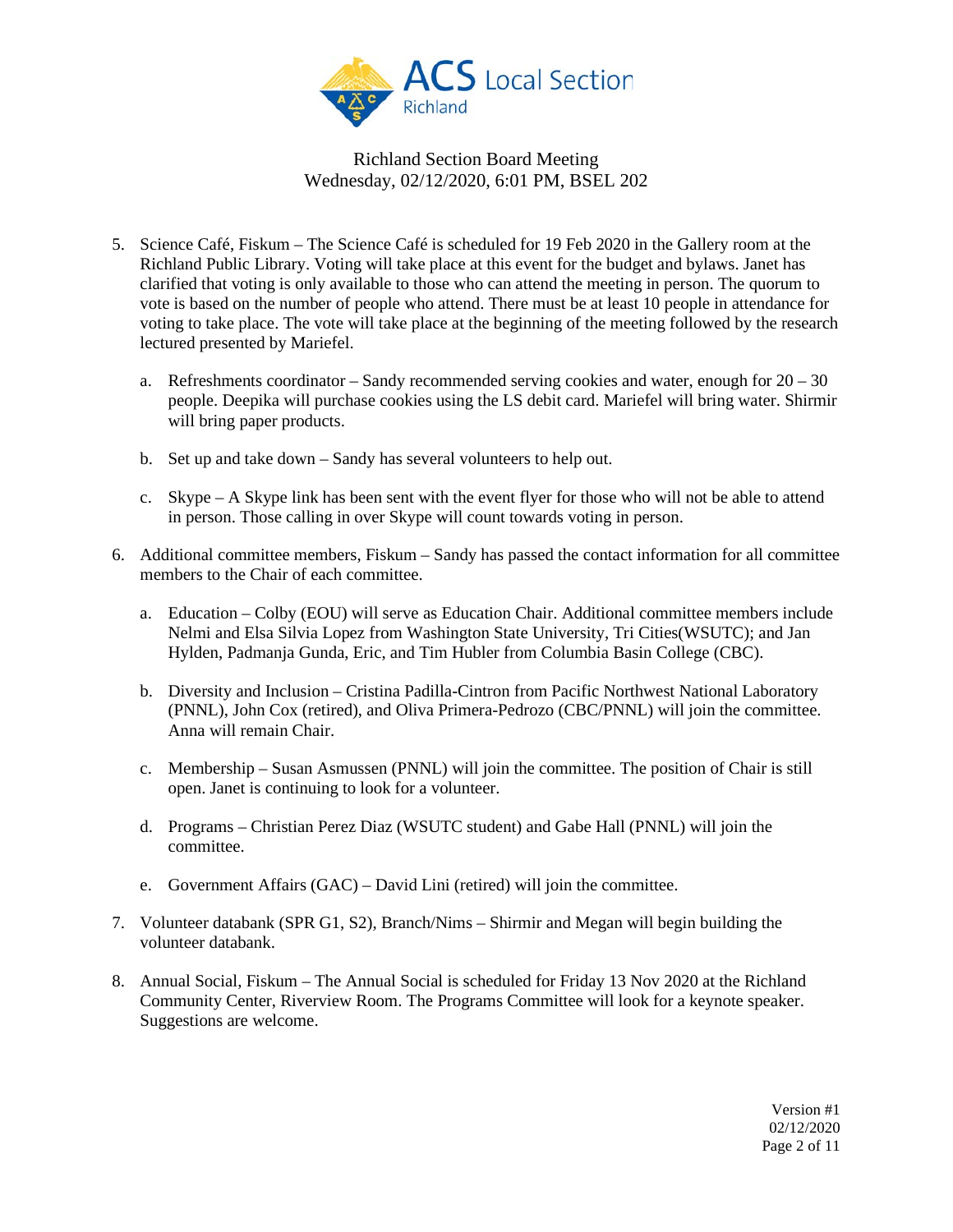

#### New Business

- 9. Annual audit of treasurer records, Malhotra Phillip Koech (PNNL) has completed the audit of the treasurer records. The completed report will be sent to the secretary for their records and appended to this month's executive committee minutes.
- 10. Leadership Institute, Branch Shirmir attended the ACS Leadership Institute in Atlanta, GA. Her report is appended to this month's executive committee minutes. Anna asked if ACS is ending support for websites for the local sections. ACS is currently working to help those sections that currently have websites on the ACS server to move to their own. The ACS also sponsors grants to help local sections fund and support their own website. Currently, the Richland LS website is supported on a PNNL server. Janet commented that while the grant could help the LS start a new website, the LS would need to put forward more funds to support the website. The new website domain will need to be submitted to the ACS Local Section Activities Committee for ACS records.
- 11. Program in a Box (PIB), Heideman/Devarie The PIB event will take place on Tuesday 25 Feb 2020. Both EOU and WSUTC will host events. The theme of the event is "The Future of Food." The Richland event has been advertised throughout the WSUTC campus. Nelmi needs more information about the event to reach out to other WSUTC faculty for them to advertise in their classes. Mariefel recommended looking at the PIB website. Nelmi will work with Colby (as Education Chair) to advertise the event to other faculty around the Richland area. The PIB boxes have been ordered for both events at the EOU and WSUTC campuses. Sandy recommended that the Richland PIB be rotated between the WSUTC and CBC campuses. The public is invited to the event at the WSUTC campus. Steve will distribute the flyer to the LS membership.
- 12. Student travel support, Melby The CBC student chapter plans to send students to NORM 2020. The EOU student chapter plans to send students to the ACS National meeting. Anna will prepare a proposal to send to the LS with a cost breakdown and the list of students to be supported. CBC plans to send 6 students to NORM 2020. The current proposed budget has \$3500 allocated for student travel.
- 13. Mid-Columbia Science Fair, Heldebrant The MCSF will be held 12 14 March 2020 at the Kennewick shopping center. Dave is the coordinator for the ACS volunteers. The LS will host coffee for volunteers on the morning of the  $12<sup>th</sup>$  before judging takes place. Members that volunteer should reach out to Dave after registering. The MCSF is requesting \$400 as a donation. The LS currently has \$350 budgeted for donation. This does not include the two \$50 awards to go to the student winners. Sandy will reach out to Brenda Pengborn to let her know of the approved amount for donation once the LS budget is approved.
- 14. Leona Libby STEAM night, Fiskum The STEAM night will be hosted on 05 March 2020. Sandy will host a nuclear science booth and is looking for volunteers.
- 15. Earth Day This year is the 50<sup>th</sup> anniversary of Chemist Celebrate Earth Week (CCEW). Shirmir will serve as the coordinator for the Richland event. Anna will serve as the coordinator for the La Grande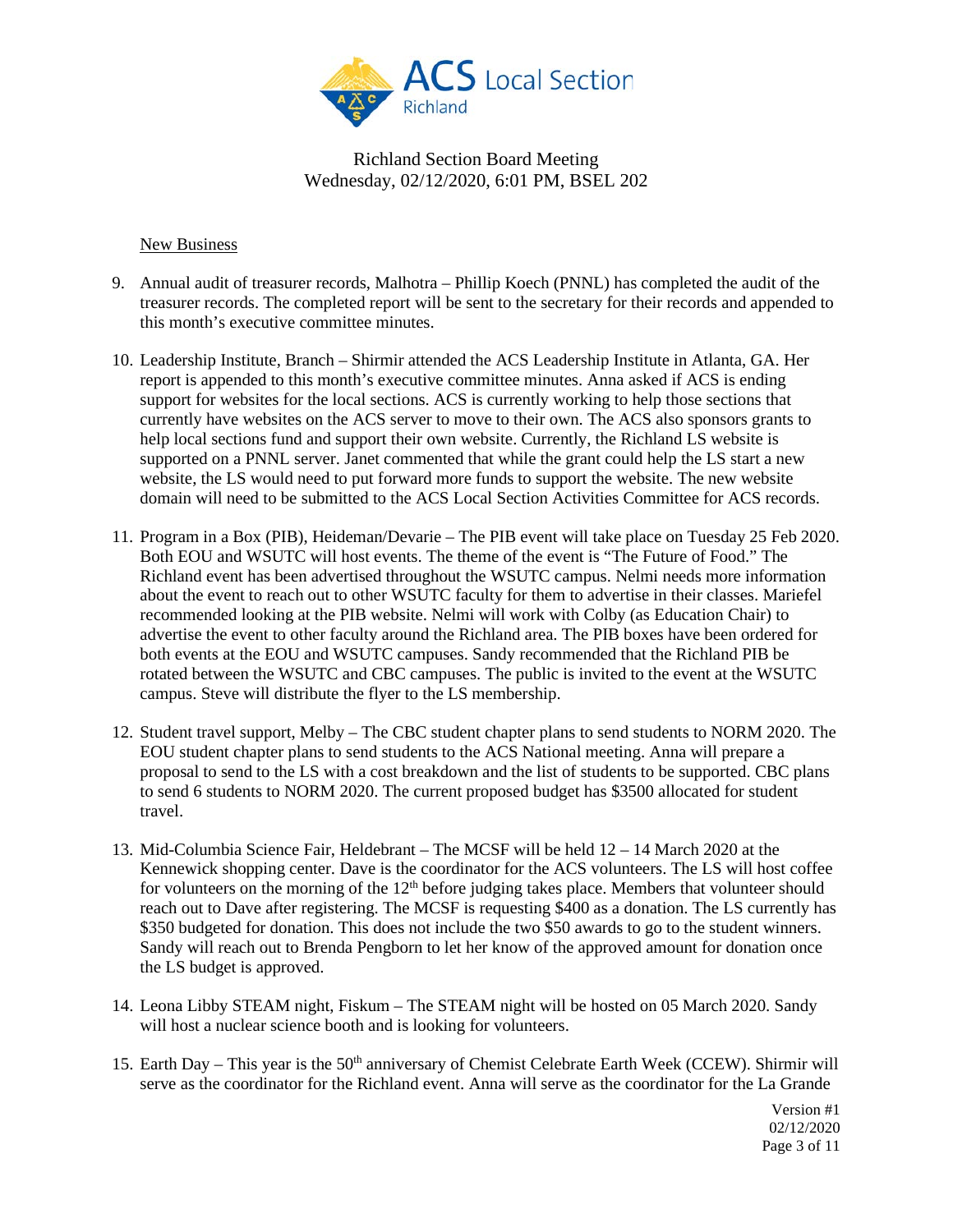

event. The Richland event is planned to host a booth at the Three River Science Celebration of Science. Shirmir will order materials for both events from the ACS store and reach out for volunteers. Mariefel noted that the local student chapters are welcome to volunteer.

- 16. Annual facility tour (SPR G2, S1) Sandy recommended planning a facility tour for May or September. Last year, the facility tour was held at the Darigold factory in Sunnyside. Other recommendations include Lamb Weston in Richland or the marijuana processing facility in Grandview.
- 17. Newsletter budget, Krosgrud The newsletter budget is currently set to \$750 based on previous costs. Due to increased fees, the cost of the January newsletter was \$450. Steve recommends increasing the budget for the newsletter to \$1100 to cover the increase in cost for the remaining planned newsletters for this year. The LS has 3 more newsletters planned. This proposed increase will be presented at the upcoming LS meeting/Science Café on 19 Feb 2020.

### Committee Reports

- 18. WCC (SPR G3, S1) The upcoming event for Women's History Month will be a networking social on Thursday, 19 March 2020 at Longship Cellars. This will open the potential for a tour of Lonship's production facility. The WCC is working with EYH to transition the conference to the fall of this year.
- 19. Technology (SPR G3, S2) Steve will coordinate with Taylor and Matt Monroe to discuss updating/changing the LS website. Steve has been reaching out to ACS for guidance for this undertaking.
- 20. Diversity and Inclusion EOU will host a Saturday Science event with Treasure Valley Community College in Ontario, OR. The event will be held on Saturday, 07 March 2020. Anna expects 75 students in attendance. On 08 Feb 2020, the WSUTC student chapter traveled to EOU to learn more about hosting Saturday Science events. The EOU student chapter will travel to WSUTC in April to help host an event in Richland. EOU is willing to help other student chapters host a Saturday Science event.
- 21. Chemistry Festival PNNL will be unable to use the ACS branding for the upcoming chemistry festival event. Kristin and Cristina will be meeting with Allison Campbell (ACS/PNNL) and Larry Maples (PNNL) to discuss a path forward.

#### Other reports

22. Janet will receive the 2020 Award for Volunteer Service at the upcoming ACS National Spring meeting. Sue Clark will receive the Seaborg Award.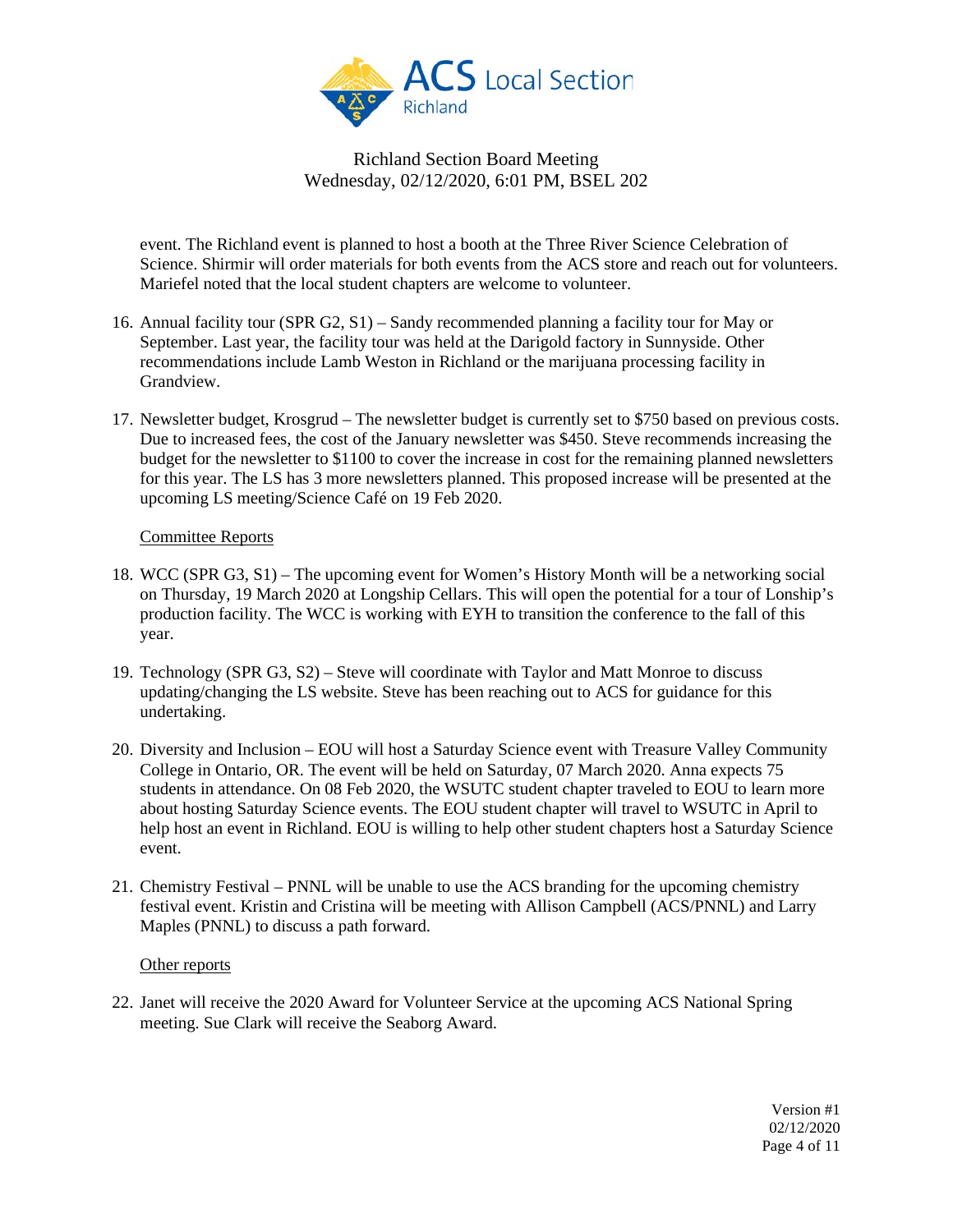

Sandy moves to adjourn the Feb 2020 Executive Committee Meeting; Steve seconds. Motion carries unanimously. Adjourn at 7:20 pm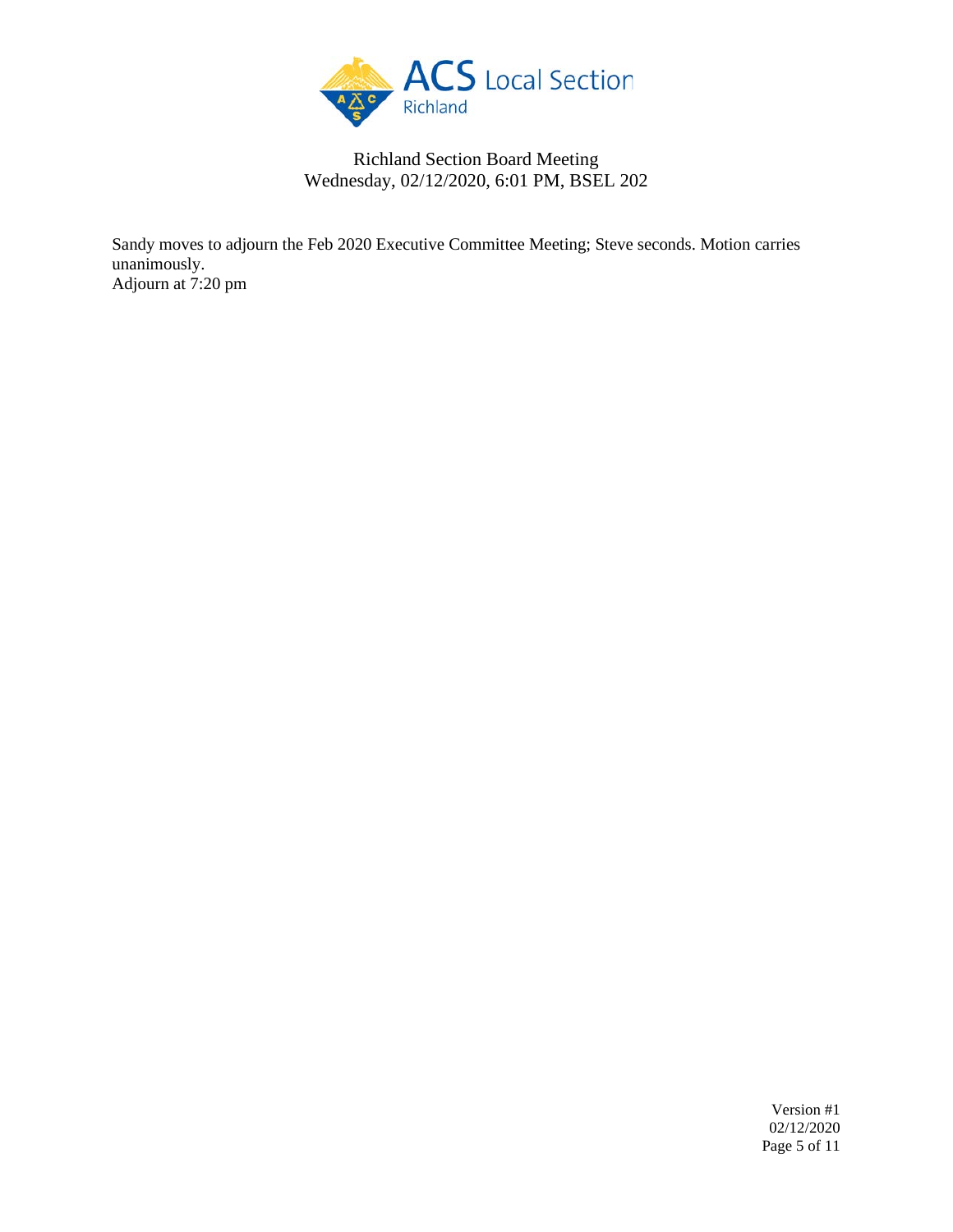

| <b>ACS Richland Section</b><br><b>Treasurer's Report</b> |                            |                           |      |                                                                           |  |  |
|----------------------------------------------------------|----------------------------|---------------------------|------|---------------------------------------------------------------------------|--|--|
|                                                          |                            | 1/1/2020-1/31/2020        |      |                                                                           |  |  |
| <b>Activities</b>                                        |                            |                           |      |                                                                           |  |  |
|                                                          |                            |                           |      |                                                                           |  |  |
| <b>Starting Balance</b><br>Savings<br>Checking           | \$44,996.37<br>\$15,607.85 |                           |      |                                                                           |  |  |
| Receipts<br>From                                         | Amount                     | <b>Budget</b><br>Category | Date | Directed to:                                                              |  |  |
|                                                          | \$0.00                     |                           |      |                                                                           |  |  |
| Total receipts this period                               |                            |                           |      |                                                                           |  |  |
| <b>Expenses</b><br>$_{\rm To}$                           | Amount                     | <b>Budget</b><br>Category |      | Date Paid Description; check number                                       |  |  |
| ACT*City of Richland                                     | \$150.00                   | 17c                       |      | 2020-01-24 ACS Annual social damage deposit, DBT CRD 0108 01/24/20 394175 |  |  |
|                                                          |                            |                           |      |                                                                           |  |  |
| Total spent this period                                  | \$150.00                   |                           |      |                                                                           |  |  |
| <b>Ending Balance</b><br>Savings<br>Checking             | \$44,996.37<br>\$15,457.85 |                           |      |                                                                           |  |  |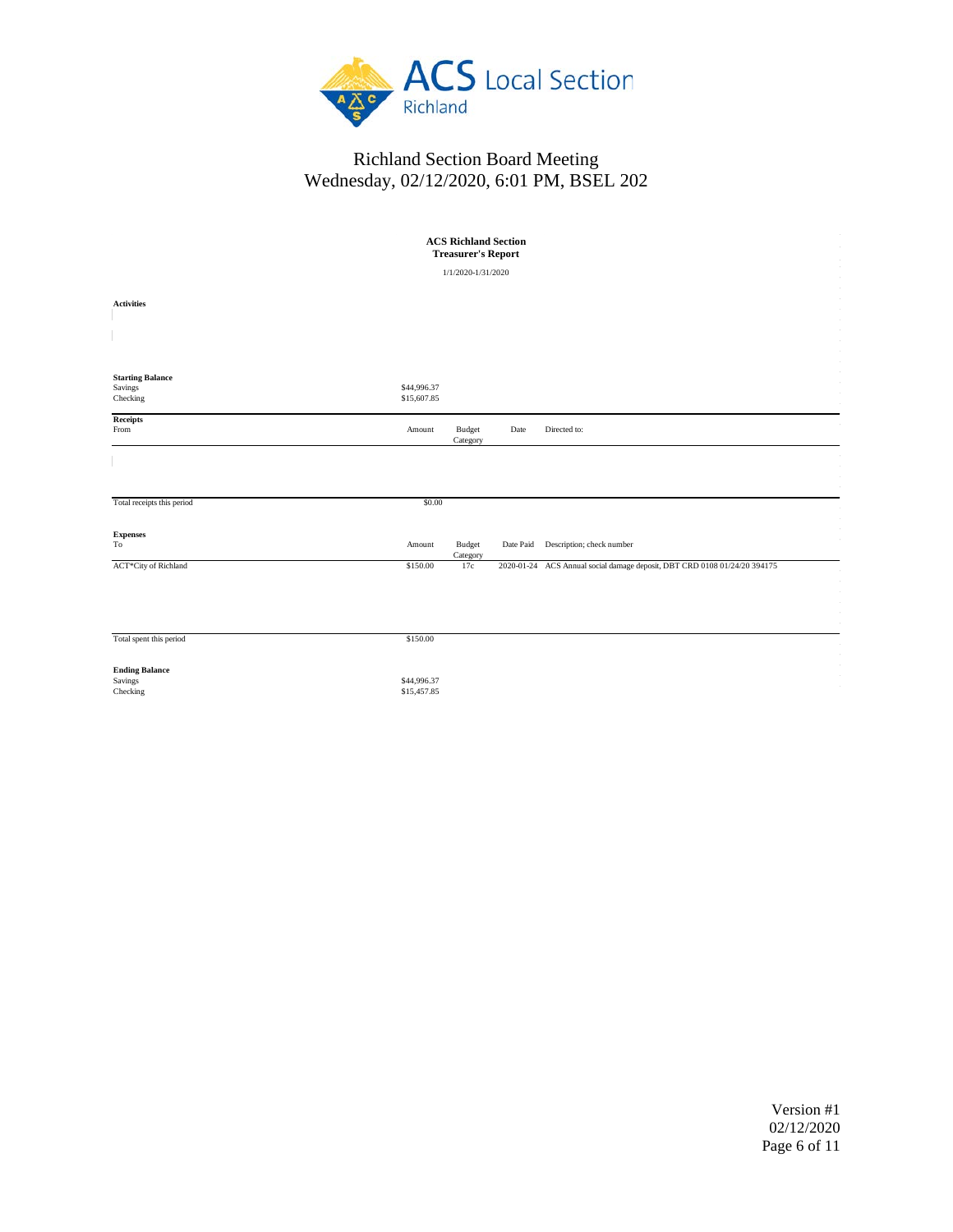

**Phillip K. Koech** 117 Bremmer St. Richland, WA 99352 509-460-9046 [Phil.koech@gmail.com](mailto:Phil.koech@gmail.com)

February 5th, 2020 Sandy Fiskum, Chair Richland Section American Chemical Society

Dear Sandy Fiskum:

Deepika Malhotra 2019 Richland local Section Treasurer asked me to perform an independent review of the treasury records for calendar year 2019 to demonstrate that the records are true, accurate, and complete. This review is now complete.

Procedure

The starting materials for the review were as follows:

- 1. An electronic copy of the Section Treasurer's financial spreadsheet documenting each item of income and expense that occurred throughout 2019 and assigning each item to a budget line item. This spreadsheet includes a "Balance Sheet" that summarizes these transactions and reconciles the beginning and ending balances for 2019.
- 2. The Section Treasurer's paper records for 2019. These include:
	- a) Bank statements, which include images of cancelled checks, and
	- b) Receipts and other evidence to document that expenditures and revenue of the section were appropriate to the business of the Section.

I have verified that the records for the 2019 year-end balances as shown in Table 1, 2019 Local Section Financial Report is consistent with the bank records and the Treasurer's balance sheet.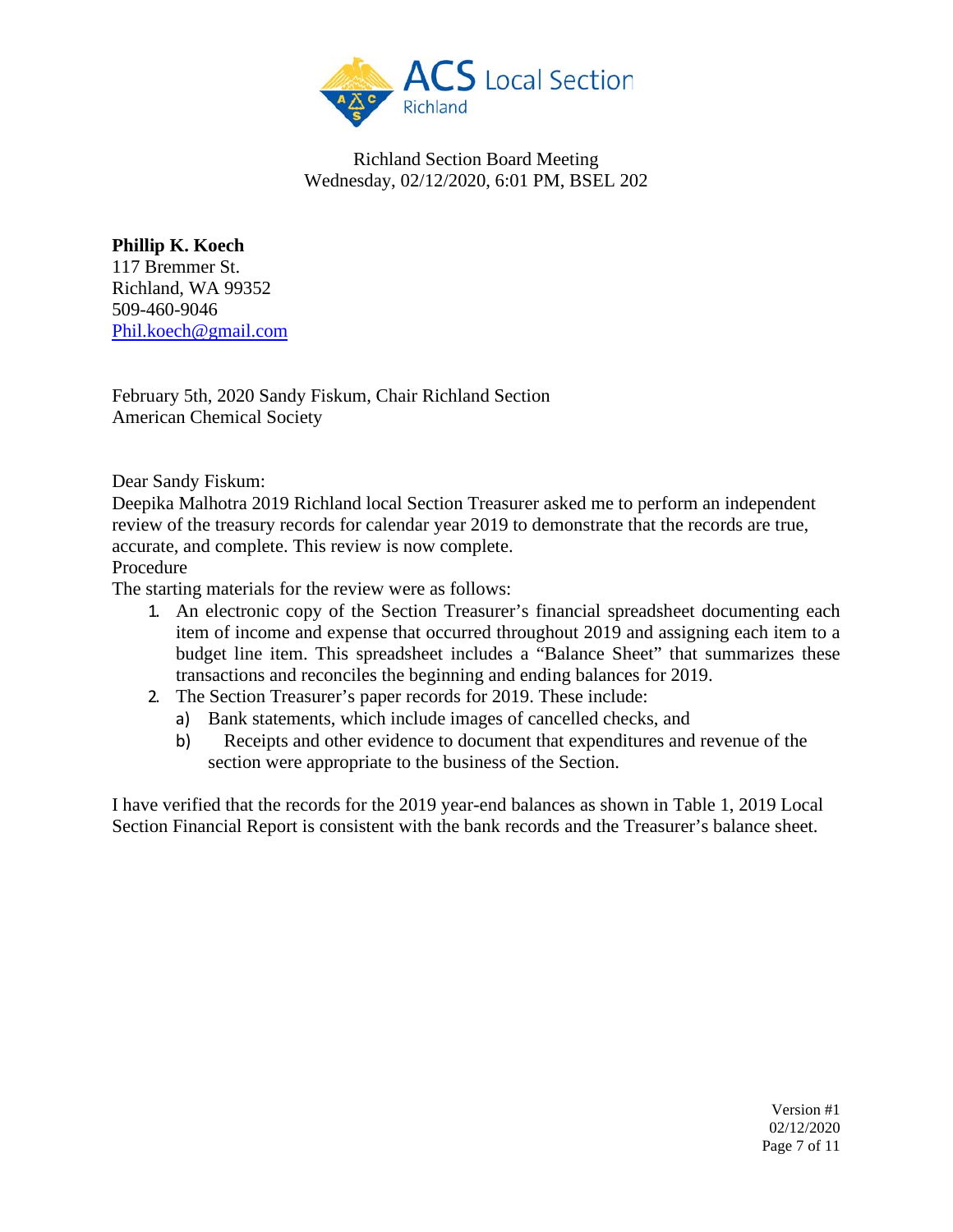

## 2019 Local Section Financial Report

| Table 1. End of Year 2019                                 |               |           |
|-----------------------------------------------------------|---------------|-----------|
| <b>2018</b> End Year net assets (line 32, report)         |               | 33,227.32 |
| 2019 Ending Balances                                      |               |           |
| Banner Bank Savings xxxxx4011 (statement date 12/31/2019) | $\mathcal{S}$ | 44,996.37 |
| Banner Bank Savings xxxxx2713 (statement date 12/31/2019) | \$            | 15,607.85 |
| Other revenue not deposited as of 12/31/2019              |               |           |
| Liabilities as of 12/31/2019                              |               |           |
| 2019 Net Assets                                           | \$            | 60,604.22 |

I also reviewed all transactions that occurred during the year in the Section's accounts with supporting documentation, including cancelled checks, bills, receipts, and deposit vouchers, to ensure that they were legitimate expenses of the Section.

All expenses paid were consistent with the local section approved budget and mostly supported by receipts, e-mail approvals or correspondence.

The Treasurer continues to execute the duties of her office timely and professionally. All the records required for the review (except for the electronic spreadsheet file) were contained and neatly organized in a single, tabbed, three-ring binder.

It was a pleasure to perform this examination of the Richland Section's financial records. I hope this information is helpful to the section, but I want to emphasize that it does not constitute a professional financial audit. I have neither the formal training nor certification of a public accountant.

Sincerely,

Phillip K. Koech

Cc: Anna Cavinato

Kristin Omberg

Dave Heldebrant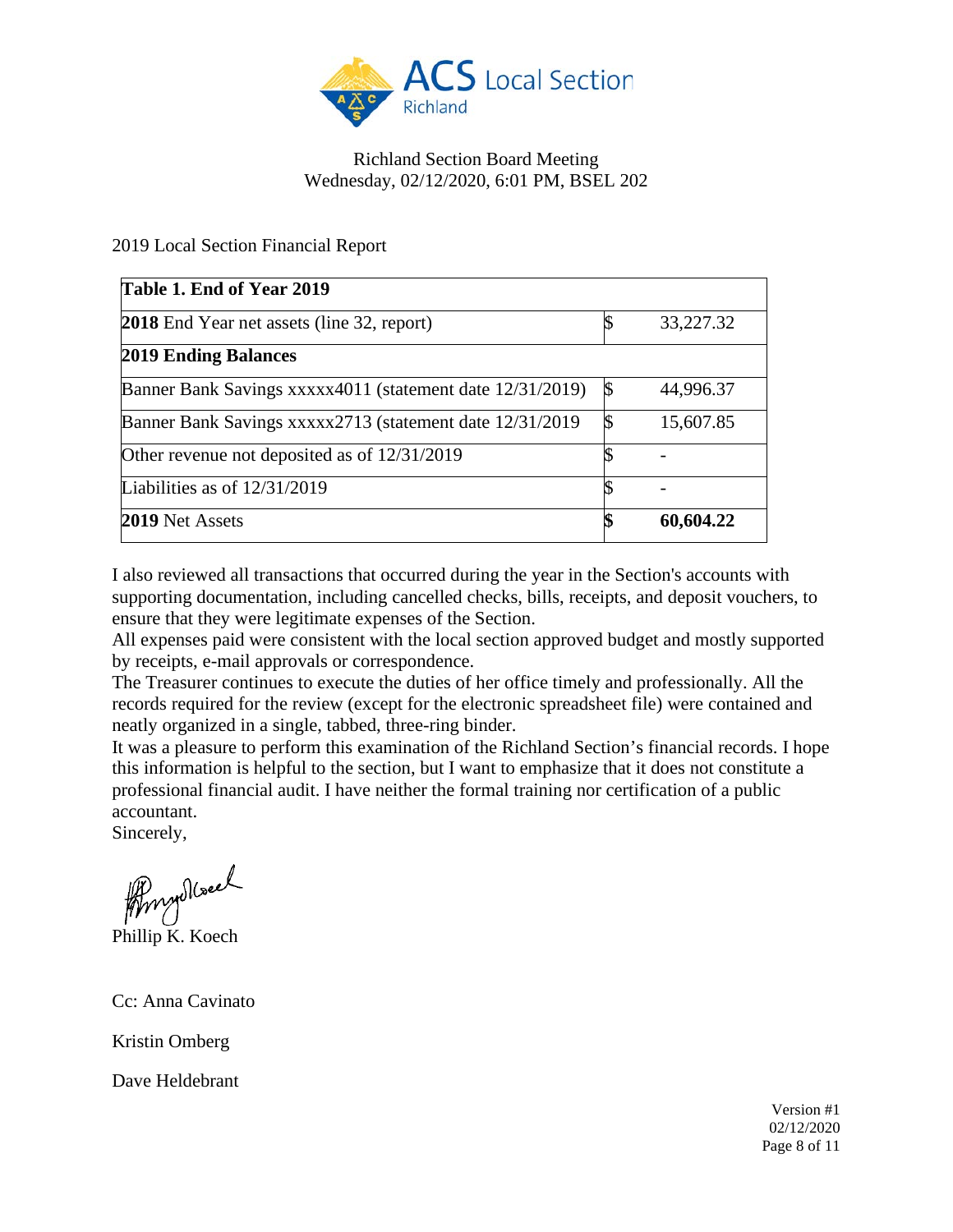

Deepika Malhotra

Sandy Fiskum

Shirmir Branch

Mariefel Olarte

Version #1 02/12/2020 Page 9 of 11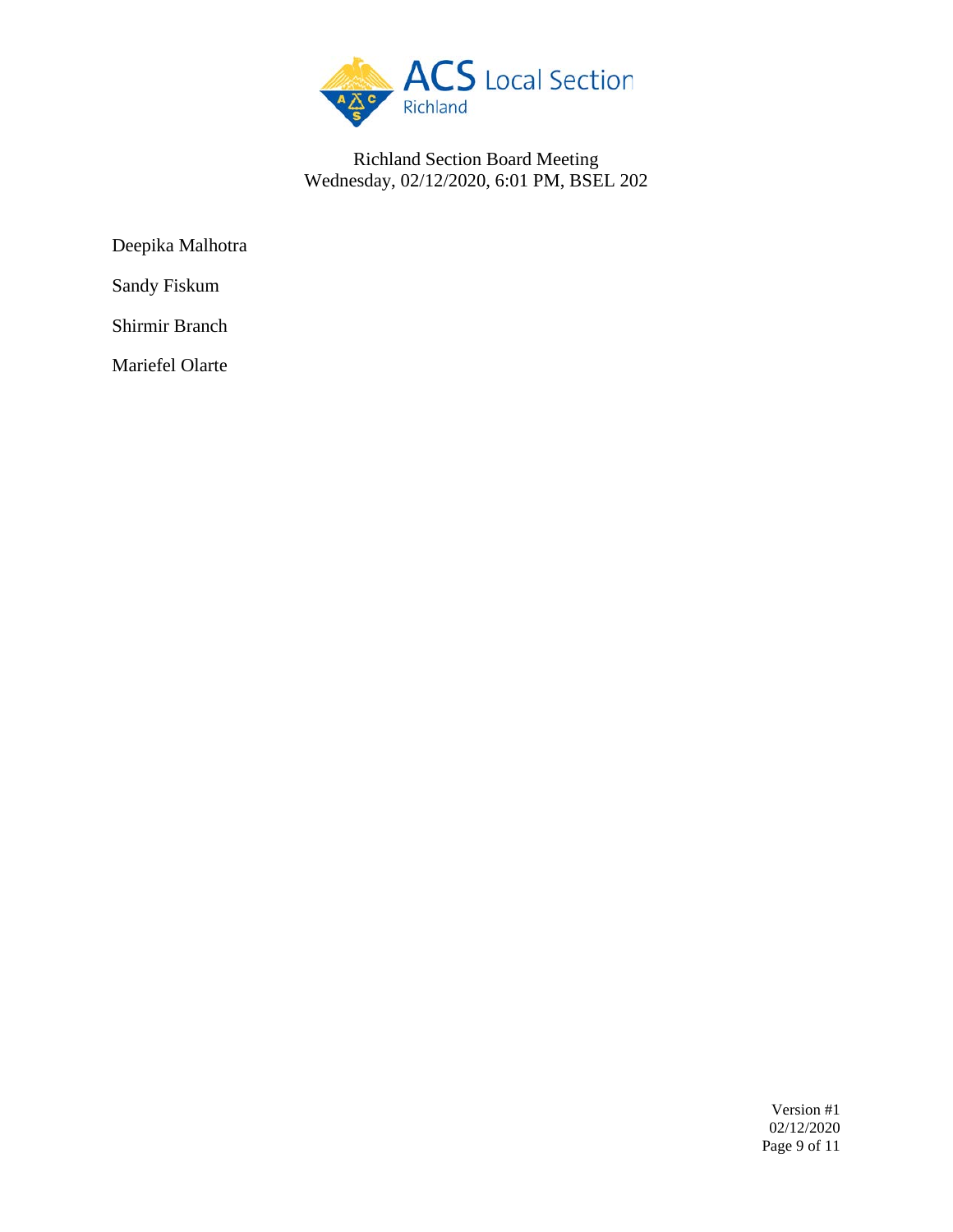

2020 ACS Leadership Institute Report

Dates: 24 – 26 Jan 2020

Location: Atlanta, GA

Attendee(s): Shirmir Branch

### Summary:

The leadership institute consisted of networking and engaging with other Local Sections within the ACS as well as other committees and representatives from the regional and national leadership. The institute also featured a Resource Fair, which featured many of the Society's digital and organizational services in place for enabling the success of the local sections. I participated in the Local Section Leader's Track where I had the opportunity to attend many sessions geared toward volunteer engagement and developing digital communication. Below are summaries of the workshops I attended.

### Friday (Day 1)

- Workshop: Communicating with your members
	- $\circ$  This session provided tools and strategies for communicating and engaging with the membership at all levels (student, early career, retired, etc.). Strategies included planning events geared toward different groups and using different platforms to reach out to the memberships (email, social media, newsletter, etc.). This session also highlighted the importance of remaining within compliance with the ACS branding guidelines. This session also provided tips for maintaining a digital presence, including ACS approved domains for websites and mass email portals
- Workshop: Using social media for your local section
	- o This session walked attendees through setting up and maintaining a Facebook page for their local section. This session also discussed how to assign administrators and different ways to use the page to communicate with the membership. One interesting thing I found was that the Facebook Live feature could be used to stream and archive section meetings and events.
- Workshop: Planning successful activities
	- o This session highlighted strategies for running successful events within the local section. Strategies related to forming the idea for the event, targeting the correct audience, assigning and implementing tasks, and summarizing the event into a formal report.

Saturday (Day 2)

• Workshop: Engaging and motivating volunteers.